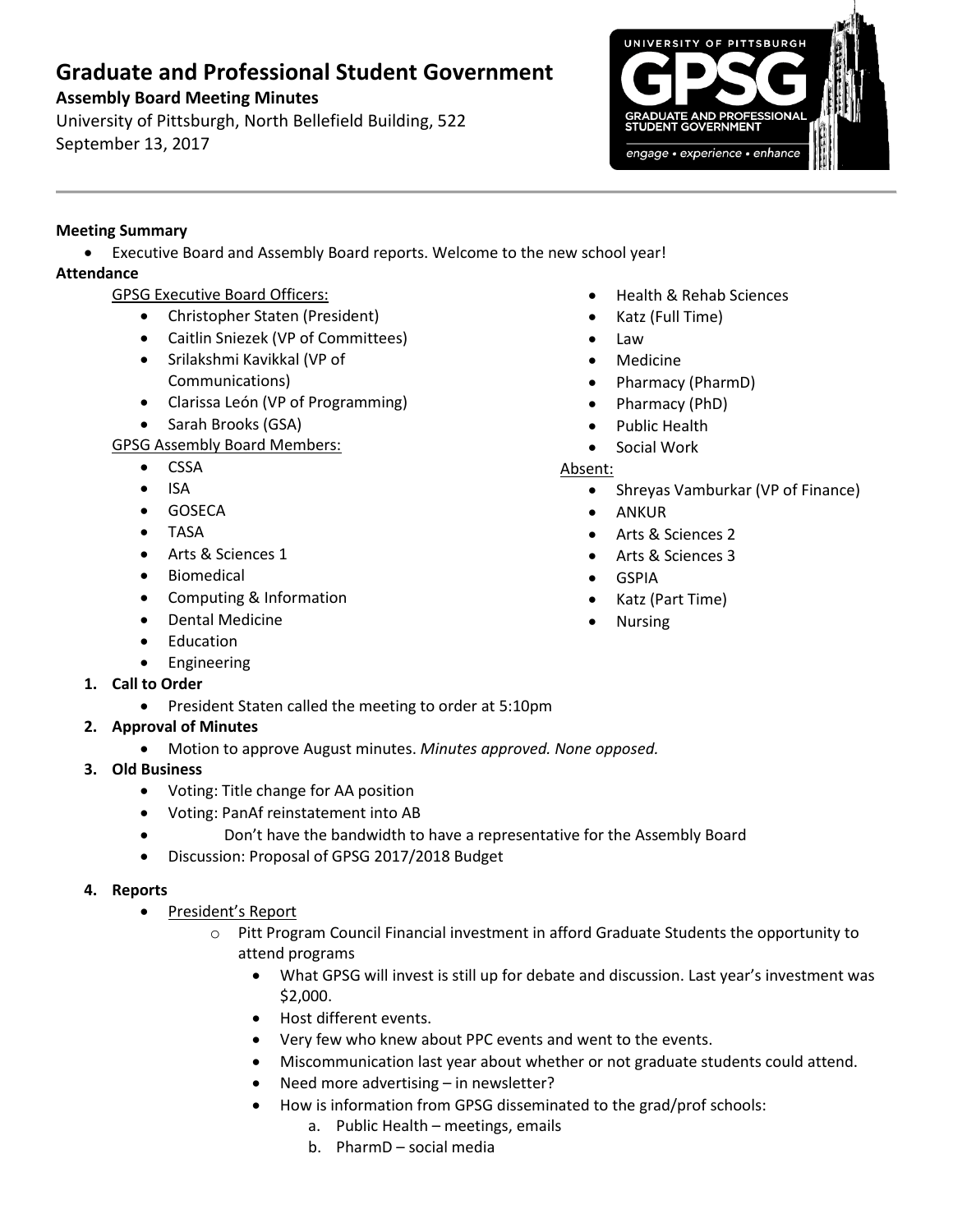- c. Biomedical meetings
- d. SCI emails
- e. Katz emails
- o SAGE Coalition
- o Pitt Arts Partnership Clarissa Leon
	- Free events for graduate students. Further information will be sent out closer to each respective event.
- o University Library System Meeting
	- More study space, workshops geared toward grads & pro's
	- Career Development initiatives
	- Meeting with Chancellor Gallagher, Dr. Humphrey and Dean Bonner around Diversity & inclusion, protest, etc.
- Committees' Report
	- o The Hillman Library Renovation Advisory Group Committee has been dissolved as the work has reached completion.
	- o The following committees are still in need of students reps:
		- Library Committee
	- o A Committee Representative Orientation will be held at the end of September.
		- Tentative dates include Sept. 21<sup>st</sup> and Sept. 22<sup>nd</sup>. An email regarding specific information will be sent out after Sept. 14<sup>th</sup>.
- Communications' Report
	- o New initiative featuring Graduate and Professional students profiles on our page. More information to follow.
	- o PR Committee filled and functional now.
	- o AB meeting dates are available on the Events Calendar
		- Please inform anyone who wants to attend the meetings
	- $\circ$  Please email any announcements you want to be added to the monthly newsletter to [communications.gpsg@pitt.edu](mailto:communications.gpsg@pitt.edu)
	- $\circ$  Please print any flyers or newsletters we send and post in your respective schools and post on your school's social media accounts.
	- o **\*\*Please share event information to your respective schools and Facebook pages\*\***
	- o TEDxUniversityOfPittsburgh2018:
		- With 3 successful events behind us, the TEDx team here at Pitt is looking for students interested in shaping and building the next event. If you are interested in being a board member and helping lead a committee (current committees: speakers, public relations, finance), a committee member, or a volunteer, please let us know at: <http://bit.ly/2f10FzA>
		- For questions or suggestions, please email us at [tedxpitt@gmail.com](mailto:tedxpitt@gmail.com)
- Finance's Report
	- o GPSG Financial Report
		- GPSG and GSA's expenses
		- July & August Travel Grants
		- Supplemental Funding
- Programming's Report
	- $\circ$  Hofbrauhaus event September 19<sup>th</sup> from 7pm midnight
		- So far, 251 tickets sold; need to sell roughly 433 more
		- $\bullet$  9/11 cut off  $\rightarrow$  extension possible
		- Please **PROMOTE**! On FB pages, Twitters, Instagrams, etc.
		- Volunteers needed for the day-of (6:30pm) to assist with student check-in
	- $\circ$  EPC is filling up
		- First meeting scheduled for 9/11 at 5pm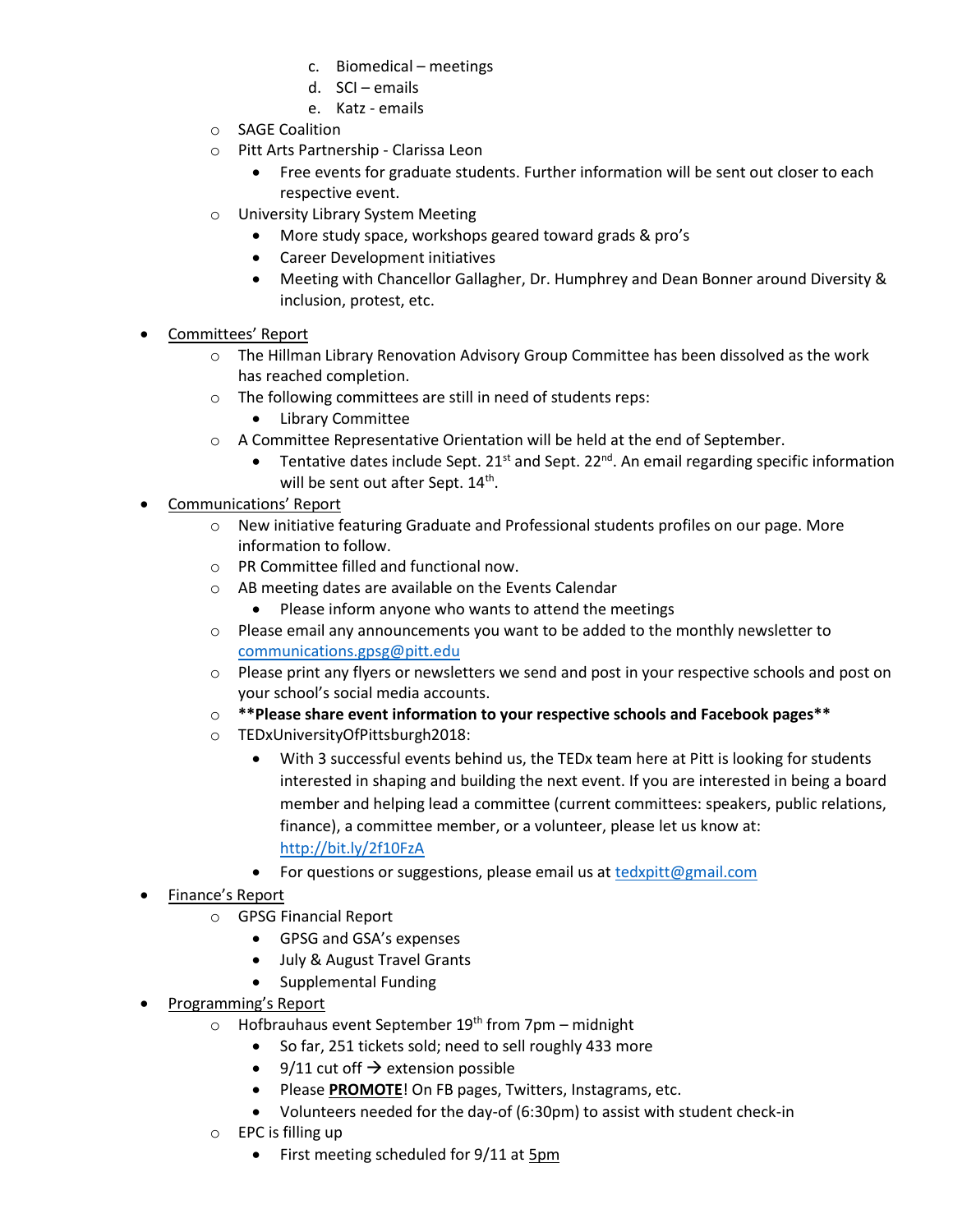- o Pitt Arts
	- Will begin promoting this collaboration soon; first event is mid-October
- **Fall Formal** 
	- Tentatively looking at booking Carnegie Music Hall; will need to decide ASAP
	- Debating hosting a "Fall Fling" instead of formal this year and focus more on ramping up the Spring Formal
	- Lower the number of tickets available
		- a. Number of people on the wait list will tell us how popular the event is
- o Kennywood/October-themed event
	- Uncertain if GPSG will host this event; but still considering
- o Discussion: Community Calendar of events from different schools and organizations, to be populated on one central calendar on the GPSG website
- o **Please email any events that your school or organization is hosting t[o events.gpsg@pitt.edu](mailto:events.gpsg@pitt.edu)**
- Executive Administrator's Report
	- $\circ$  WPU 835 for Cultural Organizations is ready for use! An email regarding details on how to use and enter the room will be sent out in a later email.
		- Please email me a list of officers to  $\cos \omega$  pitt.edu
	- o WPU 822, please emai[l gpsg@pitt.edu](mailto:gpsg@pitt.edu) to schedule access to Conference Room.
- Assembly Board Member Reports
	- o *Arts & Sciences*
		- $\bullet$  First meeting on 9/15/17
			- a. Diversity & Inclusion Committee administered a survey with results sent to Office of Diversity and Inclusion
			- b. Wants to collaborate with GPSG on this initiative
	- o *Biomedical*
		- Sept. 21<sup>st</sup> Row House Cinema Movie Night of the "Goonies"
		- Opening the event to all students
	- o *Dental Medicine*
		- Blood drive event at Salk Hall on Friday, September  $15<sup>th</sup> 12:00pm 5:00pm$
	- o *Education*
		- $\bullet$  First meeting  $9/12/17$
		- New Dean of the school interested in:
			- a. Involvement of more students collecting data on what events students would be interested in participating in.
		- Upcoming opportunities for International Students
	- o *Engineering*
		- Professional & Development:
			- a. More opportunities for international students
				- i. Highly successful
		- Informational Panel on Unionization discussion
		- Upcoming events in the planning process
	- o *GSPIA*
		- No report
	- o *School of Computing & Information*
		- No report
	- o *Katz (Full Time)*
		- No report
	- o *Katz (Part Time)*
		- No report
	- o *Law*
		- No report
	- o *Medicine*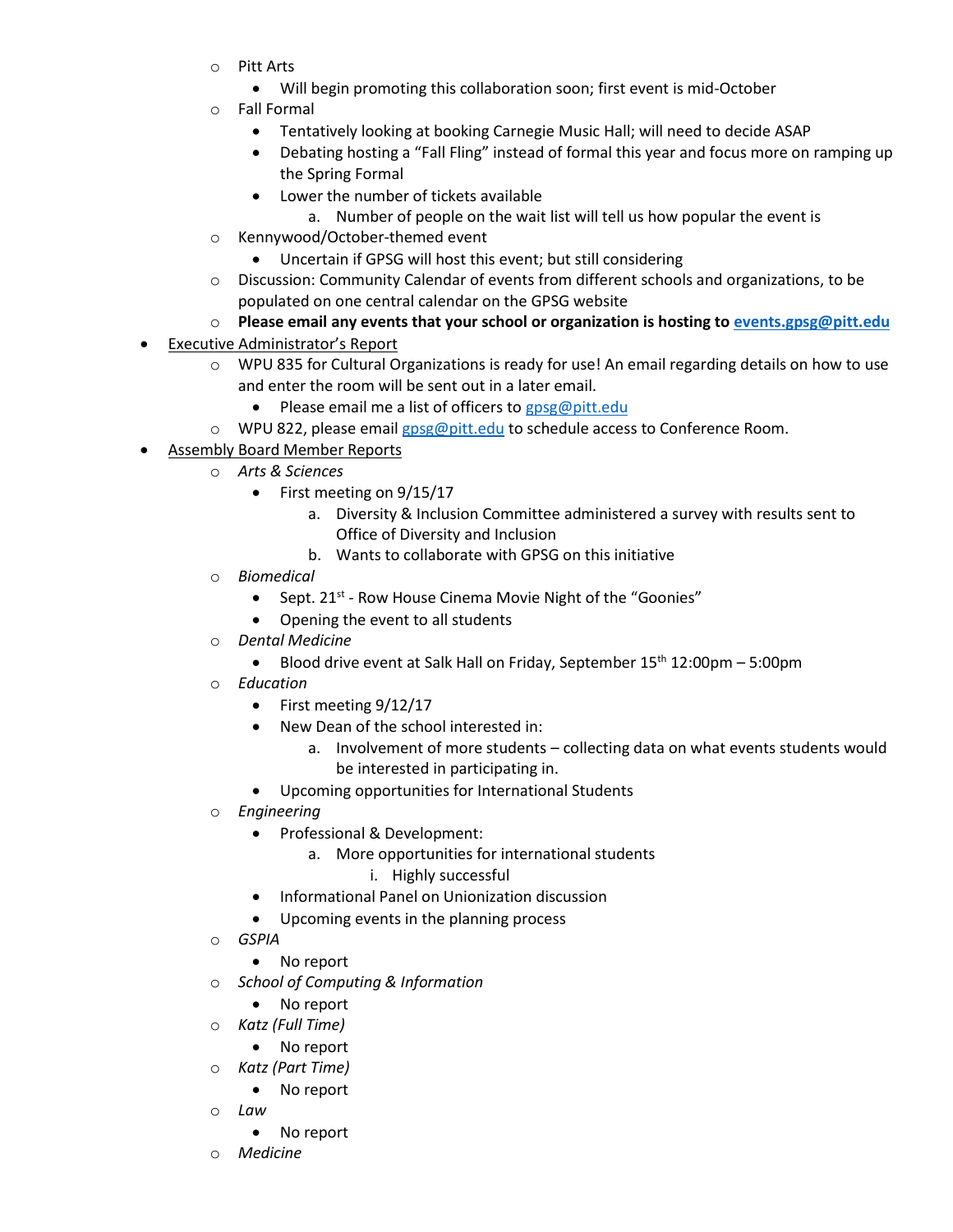- No report
- o *Nursing* 
	- No report
- o *Pharmacy (PharmD)*
	- Hosting a young professionals lecture for health professionals
- o *Pharmacy (PhD)*
	- No report
- o *Public Health*
	- No report
- o *School of Health & Rehabilitation Sciences*
	- No report
- o *Social Work*
	- No report
- o *ANKUR* 
	- No report
- o *CSSA* 
	- No report
- o *ISA* 
	- No report
- o *GOSECA*
	- No report
- o *TASA*
	- No report

#### **5. Committee Reports**

- See full reports on website [\(www.gpsg.pitt.edu\)](http://www.gpsg.pitt.edu/)
- **6. New Business**
	- Voting: Proposal of GPSG 2017/2018 Budget
		- o Motion to approve. Motion not seconded one opposed. Must be tabled until next meeting.
	- Discussion: Amendment for Supplemental Funding allowing GSOs to apply for funding 3 times a semester
		- o Cap of \$1,500
		- o Voting to occur next month.
	- Discussion: Professional Development Committee
		- o Tabled until next meeting
		- o Would consist of 10 representatives from different schools
	- Discussion: Diversity & Inclusion Committee
		- o Tabled until next meeting
		- o Would consist of 10 representatives from different schools
		- $\circ$  Potential subcommittee to FPC
	- Discussion: External Affairs Committee
		- o Tabled until next meeting
		- o UCGR community partners, researching other school's student governments
		- $\circ$  Commitment 1 hours biweekly meetings
	- Discussion: Headshots for Assembly Board Representatives & Executive Board
	- Discussion: Diversity and Inclusion thoughts on recent discussions surrounding DACA
		- o Tabled until next meeting

#### 7. **Announcements**

- $\bullet$  HealthyU Fair on Monday, September 25<sup>th</sup>. Please see the flyer for additional details.
- Professional headshots will be provided to Assembly Board members
	- o Please wear business professional to the next meeting